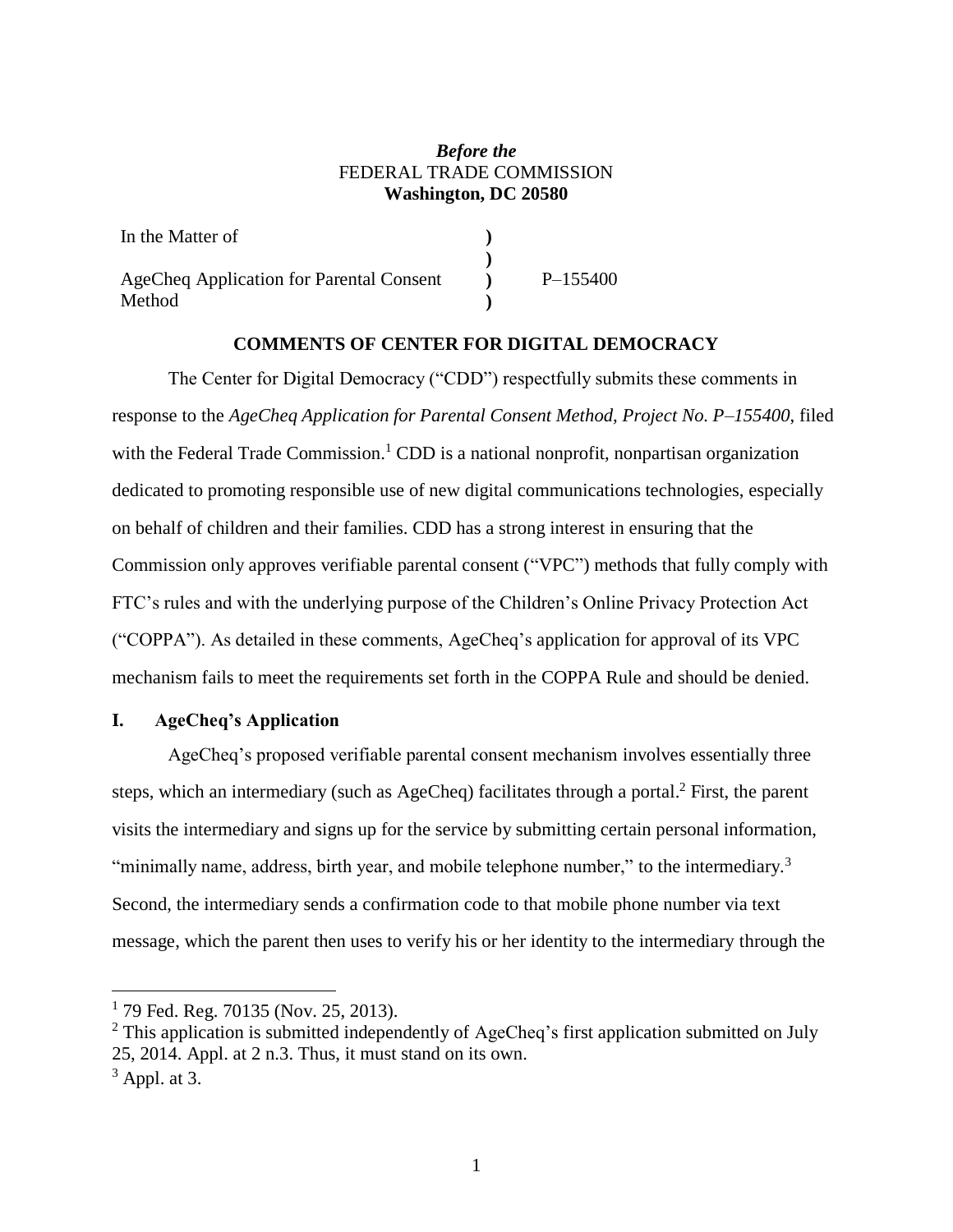portal. Third, the parent signs a "statement of certification" verifying ownership of the device and the accuracy of the information he or she previously submitted. Once signed, the verification is then permanently tied to the mobile device used. Operators that use the intermediary can rely on the verification when attempting to solicit parental consent for their services. The proposed system stores the information securely, but can be decrypted if "there is a need to review" it.<sup>4</sup>

### **II. The FTC should reject AgeCheq's proposal.**

AgeCheq's application is deficient in at least two ways. First, it is not reasonably calculated to ensure the person granting consent is the child's parent. Second, it poses significant risks to consumers' personal information.

## **A. Response to Question 2: The proposed VPC mechanism is not reasonably calculated to ensure the person granting consent is the child's parent.**

AgeCheq's proposal does not meet the "reasonably calculated" requirement because it makes no effort to ensure that the person granting consent is the child's *parent*. AgeCheq acknowledges the potential for "child bad actor[s]" but its proposal does not protect against them. In fact, there are numerous ways the proposed system would be easily fooled into verifying many non-parents. For example, a child could easily make up a name, address, and birth year, or use the information of a sibling, other family member, or essentially anyone. This system has no way to ensure the accuracy of the information submitted. It simply takes the information as a given. So long as the mobile phone number is a real phone number capable of text messaging (it could even be the child's phone number), the system will verify the "parent."

The proposed mechanism does not collect information or ask questions that only a parent would know. Children are very likely to know their parent's name, address, and birth year. Prior VPC mechanisms were approved by the FTC because the information collected was out-of-

 $<sup>4</sup>$  Appl. at 4.</sup>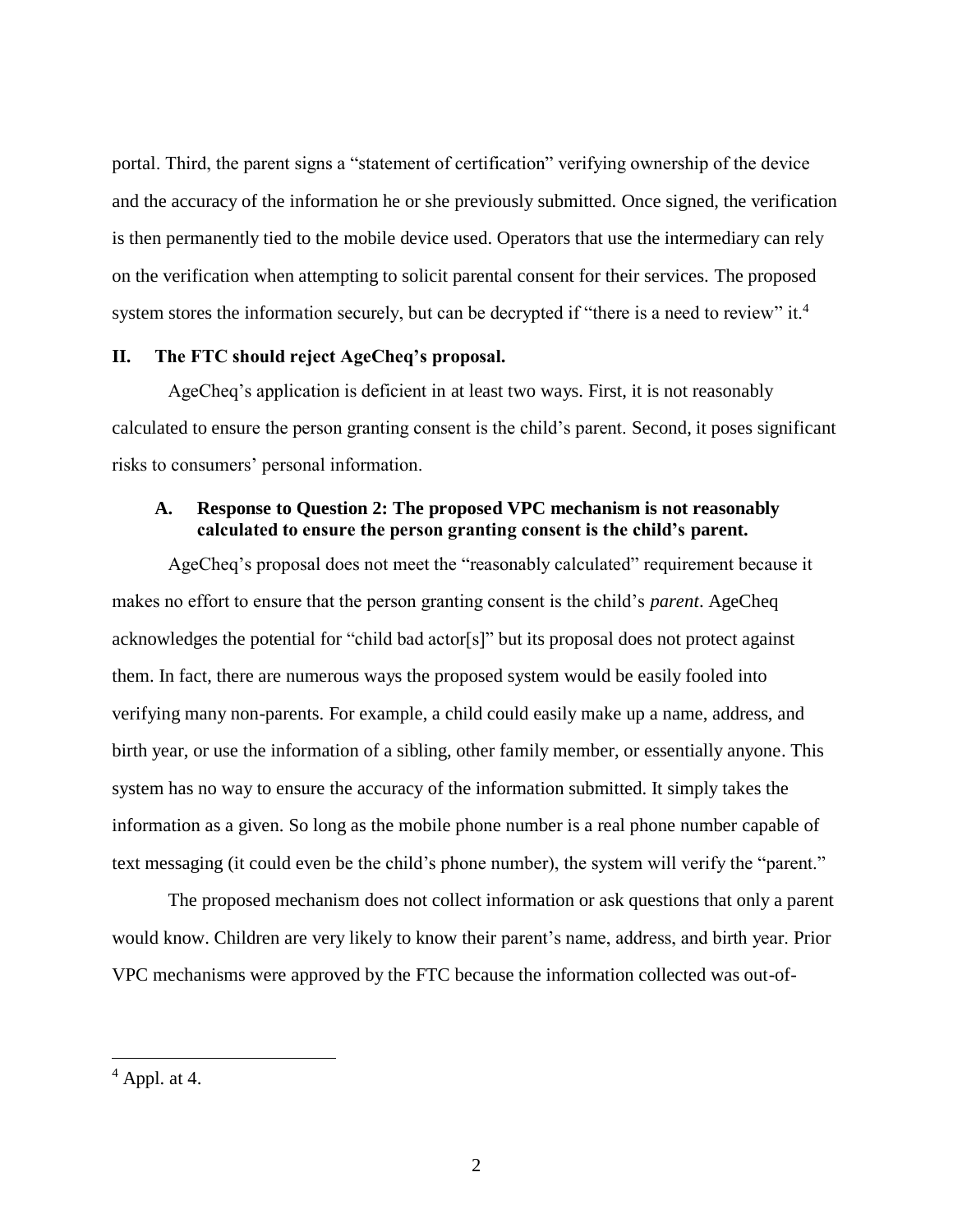wallet and difficult for a child to know (so-called "knowledge-based authentication" or "KBA").<sup>5</sup> This proposal has none of the indices of accuracy that KBA has, even though CDD maintains that KBA is still insufficient in the children's privacy area where the goal is to ensure the person granting consent is the child's parent.

Also, the method has no means of verifying that the signature actually belongs to the parent. The FTC recognized this issue in their Statement of Basis and Purpose when it declined to allow simple digital signatures to indicate parental consent.<sup>6</sup> In the scenario described above where a child inputs the request information, the child could easily sign the verification, and AgeCheq would have no way to know that it was the child's signature. Thus, this proposal fails to provide further indicia of reliability to the digital signature.

The application does not provide marketplace evidence or research that shows the system would ensure parents are the ones providing consent. The FTC rejected AssertID's proposal in part for this reason.<sup>7</sup> AgeCheq does draw a parallel to the apps WhatsApp and Pango, which also rely on a registration and validation code process. Those apps, Pango being a parking app, are not intended for children. Therefore, whether the process works for those apps is inconsequential to the application at issue, which must meet the requirements of the COPPA Rule.

Last, AgeCheq argues that this system is "harder to evade than the 'sign and send' paper form method."<sup>8</sup> This is not true. Physically filling out a form with information, signing it, obtaining an envelope and stamp, addressing the envelope, and taking the envelope to the

<sup>5</sup> Letter from April J. Tabor, Acting Secretary, FTC, to Marshall C. Harrison, CEO, Imperium, LLC, Dec. 23, 2013, http://www.ftc.gov/sites/default/files/attachments/press-releases/ftc-grantsapproval-new-coppa-verifiable-parental-consent-method/131223imperiumcoppa-app.pdf.

 $6$  Statement of Basis and Purpose, 78 Fed. Reg. 3972, 3988 (Jan. 17, 2013) ("SBP").

<sup>7</sup> Letter from Donald S. Clark, Secretary, FTC, to Keith Dennis, President, AssertID, Inc., Nov. 12, 2013, http://www.ftc.gov/sites/default/files/attachments/press-releases/ftc-denies-assertidsapplication-proposed-coppa-verifiable-parental-consent-method/131113assertid.pdf.  $8$  Appl. at 7.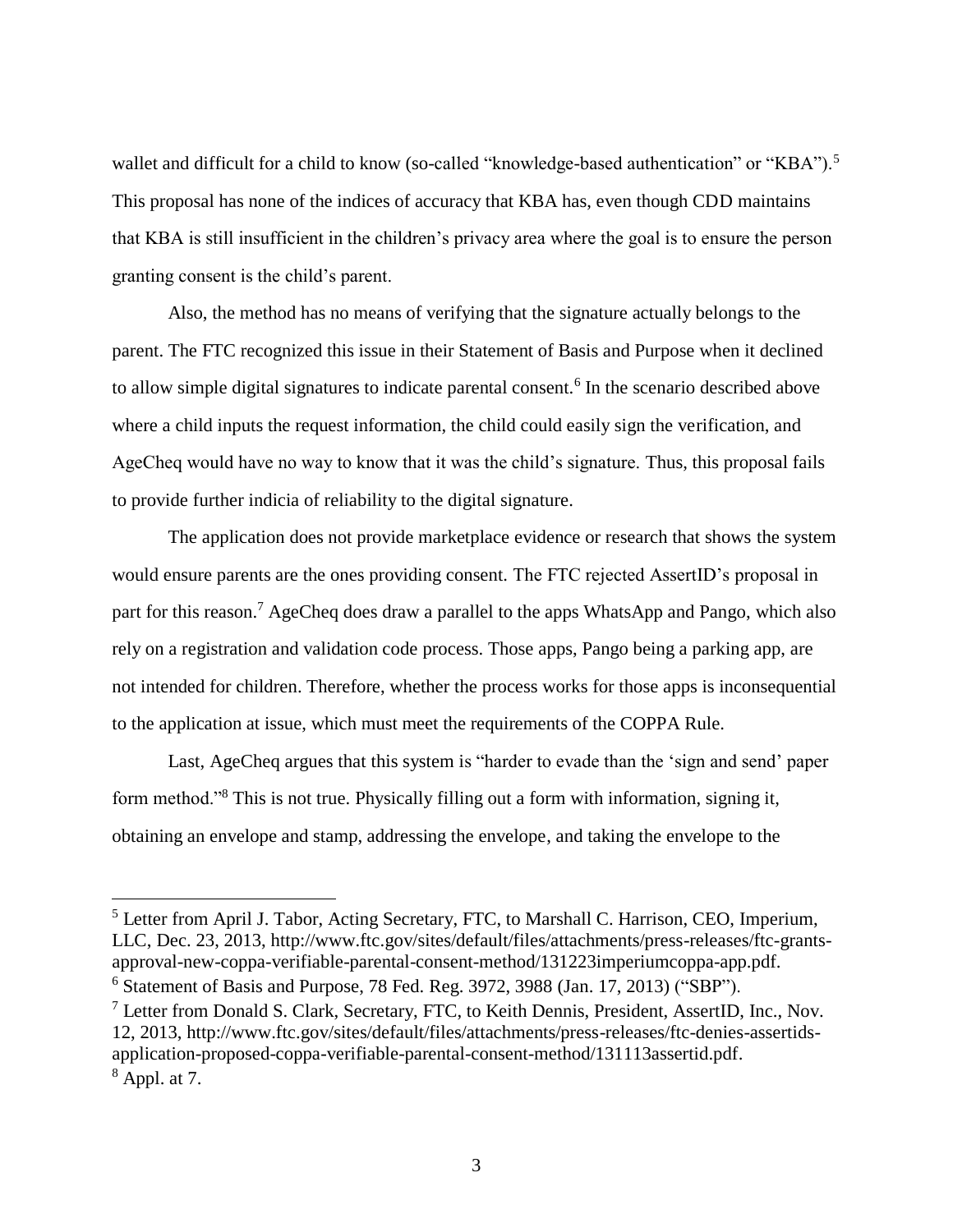mailbox (or a post office) is actually much more involved than the process AgeCheq has proposed. And a mailed envelope is stamped with the zip code of the sender, which increases the indicia of reliability. In other words, the sign and send method is reliable because it involves many physical steps that a child is unlikely to accomplish on his or her own. The AgeCheq proposal has actually removed many of these additional steps and replaced them with easilyaccomplished steps that require only a phone number. In fact, one of the selling points of the system is that it "allows parents to conveniently provide verifiable consent."<sup>9</sup> AgeCheq's proposal is all digital and requires almost no writing. Digital signatures are easily forged and are often illegible, which does not increase the reliability of the mechanism.<sup>10</sup>

## **B. Response to Question 3: The proposal poses significant risk to consumers' information.**

The proposed method poses a clear risk to consumers and their personal information. AgeCheq's proposal collects information from parents and then the operator or intermediary "Securely Stores Parent Name, Address, Birth Year, Phone Number, Image of Signature."<sup>11</sup> This information can then be "retrieved, decrypted . . . and reviewed."<sup>12</sup> AgeCheq even admits that "all methods necessarily involve the collecting and/or storing of personally identifiable parental information," but AgeCheq inappropriately downplays the risks inherent in its mechanism.<sup>13</sup>

<sup>&</sup>lt;sup>9</sup> Appl. at 9 (emphasis added).

<sup>&</sup>lt;sup>10</sup> The FTC should seek more information from AgeCheq when it claims that " $[c]$ hildren are less likely to encounter the form." Appl. at 6. In order for the VPC mechanism to work, it would have to inform the child, prior to use of the app, that he or she cannot play the game or view the content without a parent's permission. Then, the app would have to show the child how the parent can give their permission, which would create the opportunity for the child to "encounter" the form.

 $11$  Appl. at 5.

 $12$  *Id.* at 4.

<sup>13</sup> *Id.* at 8-9.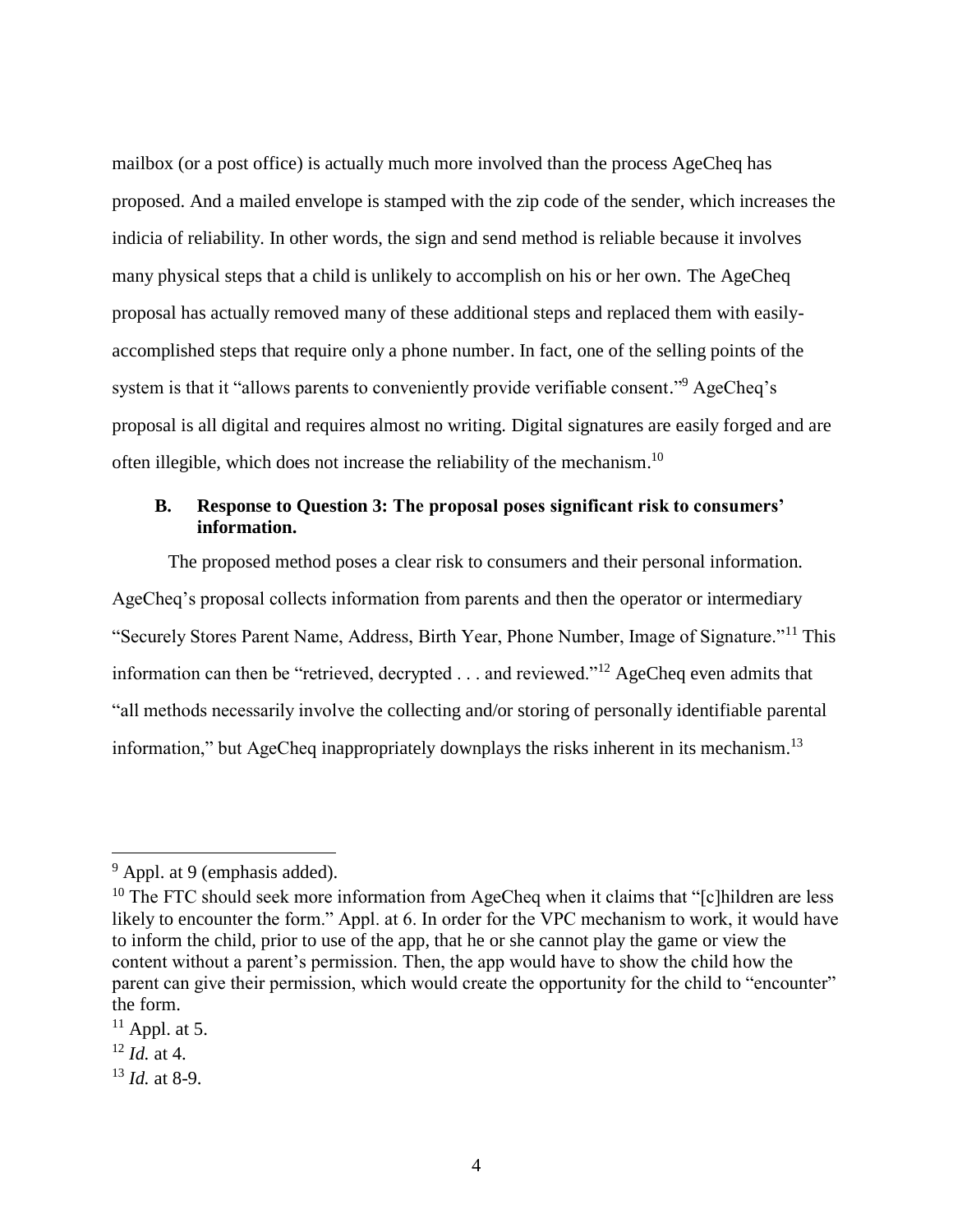AgeCheq's proposal contemplates that intermediaries or operators will store parental information indefinitely. AgeCheq does not indicate for what purpose that data will be stored.<sup>14</sup> AgeCheq makes no provision for parents to delete the information if necessary. While AgeCheq claims that the data can be reviewed, it does not explain how a parent might do so and what hoops it will require parents to jump through before they can review the information on file. Will the data be easily retrievable on the phone? Will a special request be required? Will the parent have to call AgeCheq? What happens if the parent upgrades his or her phone? What happens when the child turns 13 years old? None of these basic questions are answered in this application.<sup>15</sup> Parents would want to know this information before handing over personal data so their children can play a game.

If the FTC were to approve this proposed method, it should make clear that data collected by the intermediaries must be encrypted in transit and at rest and should impose heightened password requirements that would improve the security of the stored information. AgeCheq claims "the privacy practices of the intermediary [using this proposal] are ... germane,"<sup>16</sup> and that AgeCheq itself encrypts and stores data "in secure cloud storage using AES 256 encryption and dual key HMAC authentication."<sup>17</sup> While AgeCheq's use of AES 256 encryption and dual key HMAC authentication is promising, the FTC should require this encryption (or better) if other providers want to claim to use an "FTC-approved" VPC mechanism.

<sup>&</sup>lt;sup>14</sup> AgeCheq does claim, in a footnote, that "[s]ecurity is a concern" and that "identifiable" information . . . is never shared, and used only for purposes of delivering AgeCheq's COPPA consent and related services." Appl. at 4 n.7. This begs the question of why AgeCheq retains the parent's information indefinitely.

<sup>&</sup>lt;sup>15</sup> AgeCheq's lack of explanation of its mechanism also violates the requirement that "applicants" . . . [are] required to present a detailed description of the proposed mechanism." SBP, 78 Fed. Reg. at 3991.

<sup>&</sup>lt;sup>16</sup> Appl. at 4, n.7.

 $17$  *Id.*